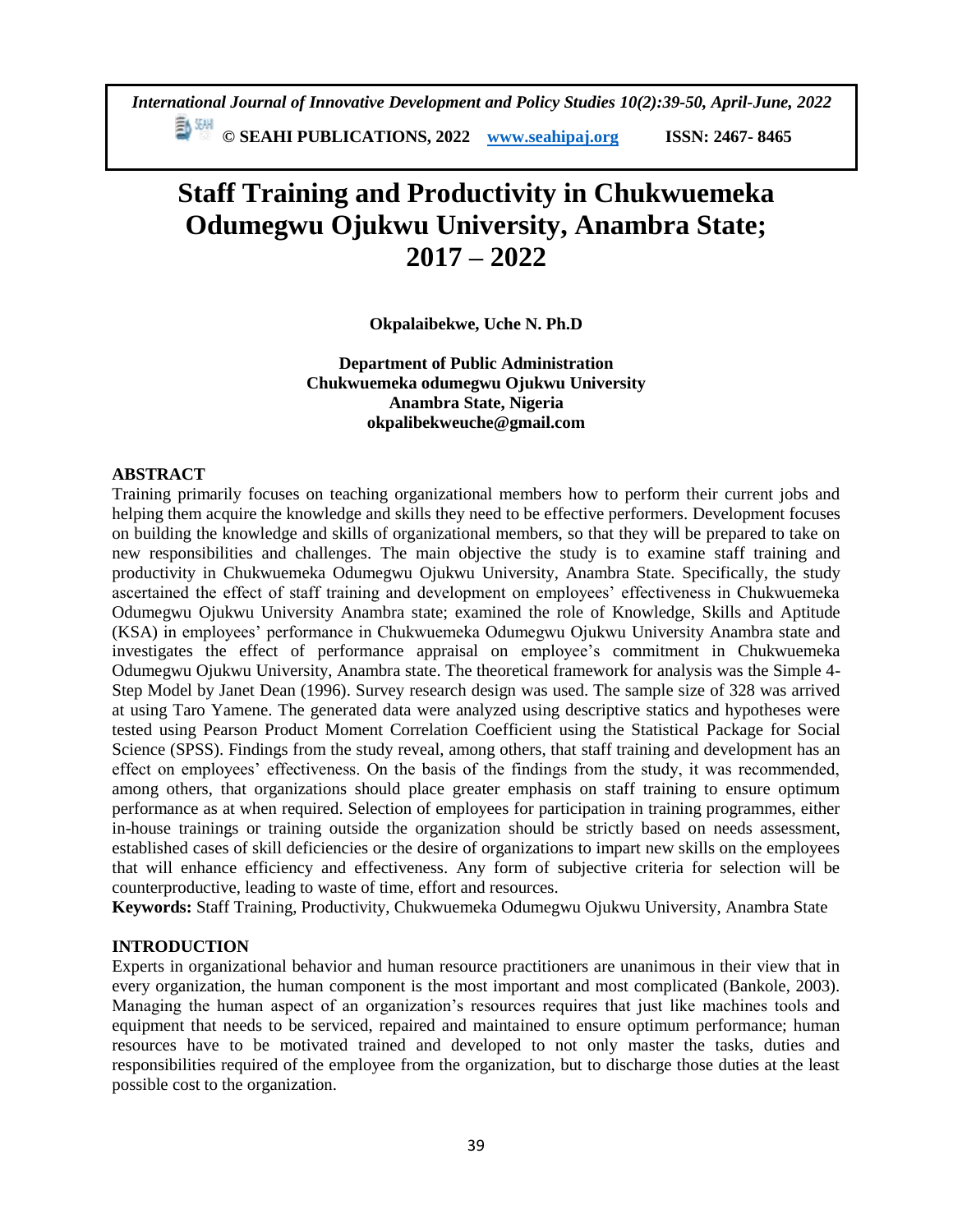Training is an effort initiated by an organization to foster learning among its workers in the performance of specific job assignment. Example of this is Information and Communication Technology (ICT) training, training on the use of some computer tools and software, among others. Development, on the other hand, is an effort that is oriented more towards broadening an individual's skills for the future higher responsibility. Examples are management development courses on negotiation, strategic management, career planning, counselling and development. Thus, the emphasis is on the acquisition of general skills for medium and long term purposes.

Training and development are important aspects of the core functions of the human resource department of any organization. In general terms, the human resource management in organizations focuses on objectives of an organization which is achieved through cooperative efforts and actions of people utilizing available resources. The ultimate goal of the human resource department of an organization is to work for the welfare of workers in the organization vis-à-vis attainment of the core mandate of the organization.

Training could be on the job or off the job. It could take place within the organization or outside the organization. In Nigeria and all around the world, tertiary institutions are regarded as citadels of learning, fountains of scholarly development and a breeding ground for leaders at all levels in the society, be it political, business, technical or administrative. For most organizations, especially those in the formal sector, certificate qualifications from tertiary institutions – especially universities - are required from applicants before employment.

This makes the university a very important institution for capacity building and human capital development. Globally, investment in university education particularly and tertiary education in general are critical components of national development efforts. Nations today depend increasingly on knowledge, ideas and skills which are produced through research conducted in the universities. By implication, university staff, who are often considered as custodians of knowledge and innovation needs to be abreast of current trends in their areas of discipline because it is impossible for one to give what he or she does not have. Training and capacity building for university staff is sacrosanct in view of the fact that they are the gatekeepers of knowledge and innovation.

Performance indicators for tertiary institutions are not just varied and complex, they are also dynamic and changes with time, human and societal needs per time. Thus, to keep the organization abreast of recent trends and developments, constant training and development programmes are necessary. However, several organizations address their needs for training in an impromptu and indiscriminate way. Training in such organizations are unsystematic and this situation provides the motivation for this study to assess the impact of training on employees' productivity in Chukwuemeka Odumegwu Ojukwu University, Anambra state.

#### **Statement of the Problem**

The primary concern of every employer of labour is to be able to get the right caliber of staff that would help the organization to achieve its core mandate, hence the concern for high productivity. Incidentally, there seems to be no doubt that the output or productivity of workers is a function of their knowledge, skill, expertise and a stimulating work environment. Serious organizations therefore spend a whole lot of resources trying to improve upon the skill and quality of their staff through training and development programmes in order to inspire effectiveness and productivity in their workforce. The type, relevance and quality of these efforts are important in determining the level of productivity in organizations. Despite this apparent link between training/development programmes and workers' productivity, some organizations, especially in the public sector in Nigeria still do not take these important human resource function seriously.

Generally, in many circumstances of poor performances, it is evident that managers give little or no attention to factors that lead to high productivity such as staff training and staff development. By standard human resource practices, training programmes are meant to address general and specific organizational concerns as it relates to workers' efficiency, effectiveness, adaptation to and use of technological equipment, knowledge, skills and abilities etc. At the end of any training exercise, the result is supposed to reflect in the forms of improved performance, staff commitment to duty and better service delivery.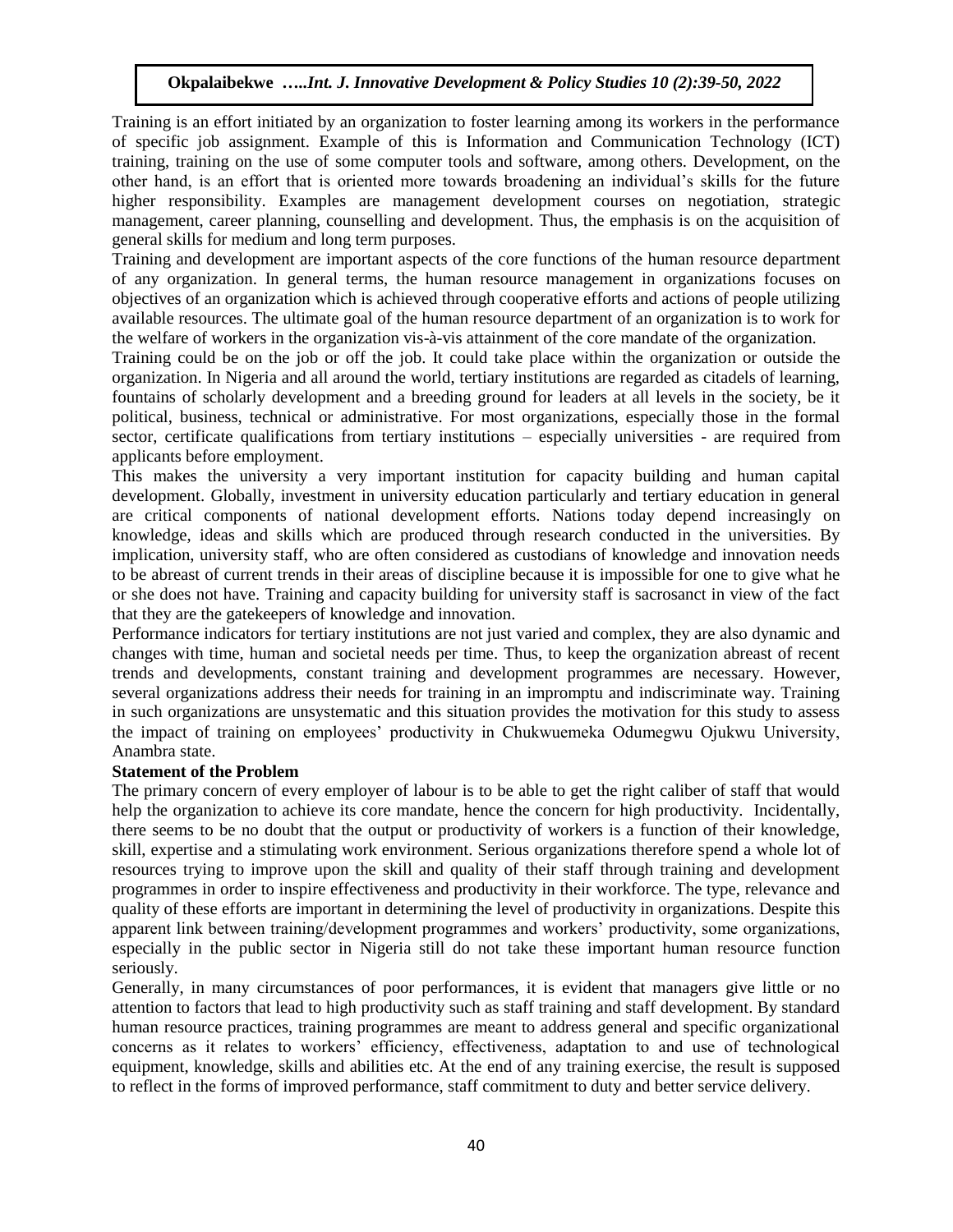The issue of staff development in higher institutions is paramount because the organization itself trains experts in almost all fields of endeavor. One of the variants of staff development, in this case, is further studies. There are funds and grants that staff members can assess to further in their education especially at the masters and doctorate levels. Funding avenues like the Tertiary Education Trust Fund (TETFund), the Petroleum Trust Fund (PTF) among others are hardly assessable in Chukwuemeka Odumegwu Ojukwu University, Anambra state unlike other higher institutions in other parts of the country, especially in the north. This is a huge impediment to staff development in the institution as most of the PhD holders that the researcher has casually interviewed claimed that they obtained their degrees through self-sponsorship. As a staff of Chukwuemeka Odumegwu Ojukwu University, Anambra state, the researcher is a witness to the fact that a good number of the administrative staff of the institution are either semi computer literate or are not computer literates at all in this age of information technology. This has resulted in the use of manual operations for many organizational activities that should have been computerized with its attendant implication on timeliness, speed, accuracy, efficiency and effectiveness of services rendered.

A mere emphasis on computerization of operations is gradually phasing out in this era of artificial intelligence occasioned by the fourth industrial revolution. Teaching and learning are aggressively being overtaken by information technology and it will soon become old fashioned to sit in the classroom to study some courses. With effective training and development, Chukwuemeka Odumegwu Ojukwu University, can conduct virtual activities like academic conferences, inaugural lectures, matriculation and convocation ceremonies, online teaching and even conduct of exams. A decade ago, these were not required but the circumstances of the present time has made it a necessity for which the researcher can say that the institution of study is not fully ready for.

The performance appraisal systems in Chukwuemeka Odumegwu Ojukwu University, as is the case in most public sector organizations seem not to provide the needed motivation for improved productivity on the part of the employees. One of the many goals of performance appraisalis to identify performance based skill deficiencies, from where appropriate training programmes will be identified and recommended to address them. However, it appears that the Annual Performance Evaluation Report (APER) is only meant to fulfill 'righteousness' especially as it relates to staff documentation and promotion and not necessarily having much to do with the nitty-gritty of employees' work behaviour.

Thus, within the scope of staff training and staff development this study examines the impact of training on employees' productivity in Chukwuemeka Odumegwu Ojukwu University, Anambra state.

# **REVIEW OF RELATED LITERATURE**

## **Conceptual Review**

## **Training and Development**

Some authors use the terms "training" and "development" as synonyms. However, some view the two concepts as being different. Jones, George and Hill, (2000) believe that training primarily focuses on teaching organizational members how to perform their current jobs and helping them acquire the knowledge and skills they need to be effective performers. Development on the other focuses on building the knowledge and skills of organizational members, so that they will be prepared to take on new responsibilities and challenges. In the view of Adamolekun (1983), staff development involves the training, education and career development of staff members. The purpose of training and development has been identified to include: creating a pool of readily available and adequate replacements for personnel who may leave or move up in the organization; enhancing the company's ability to adopt and use advances in technology because of a sufficiently knowledgeable staff; building a more efficient, effective and highly motivated team, which enhances the company's competitive position and improves employee morale; and ensuring adequate human resources for expansion into new programs.

Training is seen as a process of learning. It involves the application of acquired knowledge aiming at better performance of the employees on their jobs. As a way of summary, the purpose of training is to improve knowledge and skills and to change attitude (Mullins, 1999). Mullins argues further that training is capable of producing the following benefits: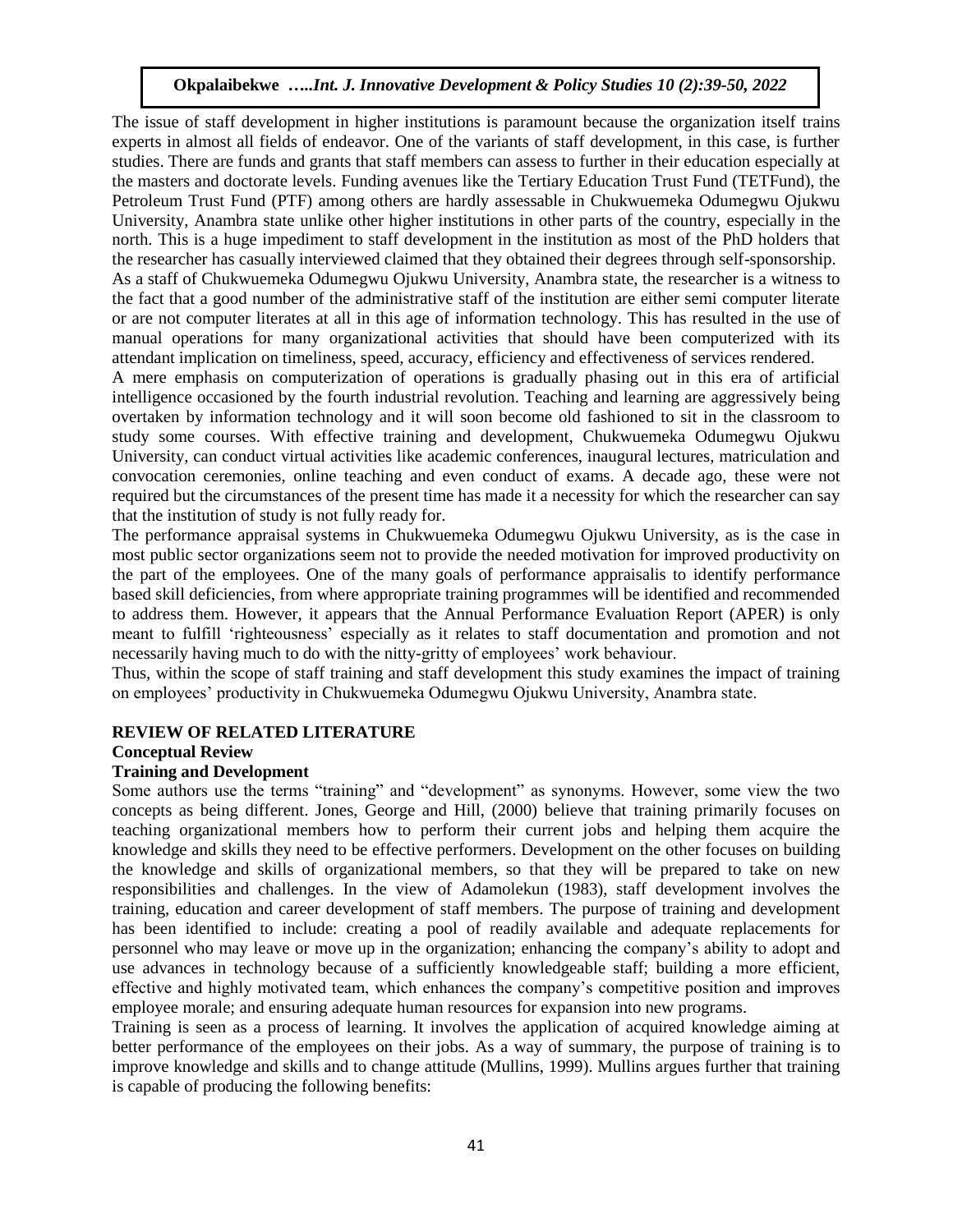- *Increase the confidence, motivation and commitment of staff;*
- *Provide recognition, enhanced responsibility, and the possibility of increased pay and promotion;*
- *Give feeling of personal satisfaction and achievement, and broaden opportunities for career progression; and*
- *Help to improve the availability and quality of staff.*

In the views of White (2010), training is seen as a process of learning. It involves the application of acquired knowledge aiming at better performance of the employees, Training can also be defined as a process of assisting employees to acquire or develop knowledge, skills, techniques and attitudes and experiences which enable them to make most effective contributions to their combined efforts, to meet organizational objectives. Randall Schuler (2000) refers to training as the act of improving competencies needed today or in the future while development refers to improving competencies over the long term. Also management training is considered to be a process of enhancing an employee's capacity to handle greater responsibilities successfully (Singh and Vinnicombe, (2014).

## **Employees Productivity**

The concept of employee performance or productivity cannot be pinned down to a universally acceptable definition. This is because it has fallen into semantic predicament to the extent that the literature on it replete with so many definitions of the term by various scholars and authors with subtype. However, we shall comb the conceptual terrain of the term with a view to finding the middle ground for its heuristic investigation.

Employee productivity simply is the extent to which an individual, unit or department carryout task assigned to him or it. It is also a means by which an organization evaluate an individual employee input and out level especially in the area of attaining set goals or task assigned to him or her. In the view of Byars and Rue (2010) employee performance is the degree to which an employee accomplished the tasks that made his or her job while Putterill and Rohrer (2005) define employee performance as it focuses directly on employee productivity by assessing the number of units of acceptable quality produced by an employee in a manufacturing environment, within a specific time period. However, the researcher's working definition for purpose of this study is achievement of targets of the tasks assigned to employees within particular period of time. It involves the execution of duties and responsibilities assigned by constituted authorities which one have promised to do, so as to achieve set goals.

The success of any business depends on employees' performance. One of the most effective ways to increase organizational performance and profit is to increase the employees' performance, from the lowest levels of the organization to senior management. Performance improvement is not only a result of well-functioning system but also depends on effective human resource strategies that succeed in recruiting and maintaining a committed and motivated workforce (Al-Ahmadi, 2009).

Productivity is an important aspect of organizational behaviour because its level at any given time in an organization is co-extensive with effectiveness or efficiency or otherwise. The conceptual reference for the effective performance of an organization in its statutory functions is productivity as defined above. For example, Central Bank of Nigeria (CBN) is effective when it successfully controls commercial banks according to the terms of its statutory duty. It is efficient when it can do so at a low cost for example, carrying out a measure of control function such as auditing or inspecting the returns made by commercial banks using reduced number of staff (personnel) or days (time) (Akhakpe, Fatile and Igbokwe-Ibeto, 2012).

#### **Empirical Review**

Saba, Fezze and Hina (2015) examined the impact of training and development on employees' performance and productivity in Pakistan. The researchers employed the quantitative approach for research. The population for this research is the employees of Bahria town of Pakistan. Researcher uses the improbability and random sampling techniques. Sample size is 33 employees of Bahria town of Pakistan. Researchers collected the primary data for the study through the use of structured questionnaire and the data was analysed using regression model. The findings from the study show that there is a strong relationship between training and development of employees and their performance and productivity.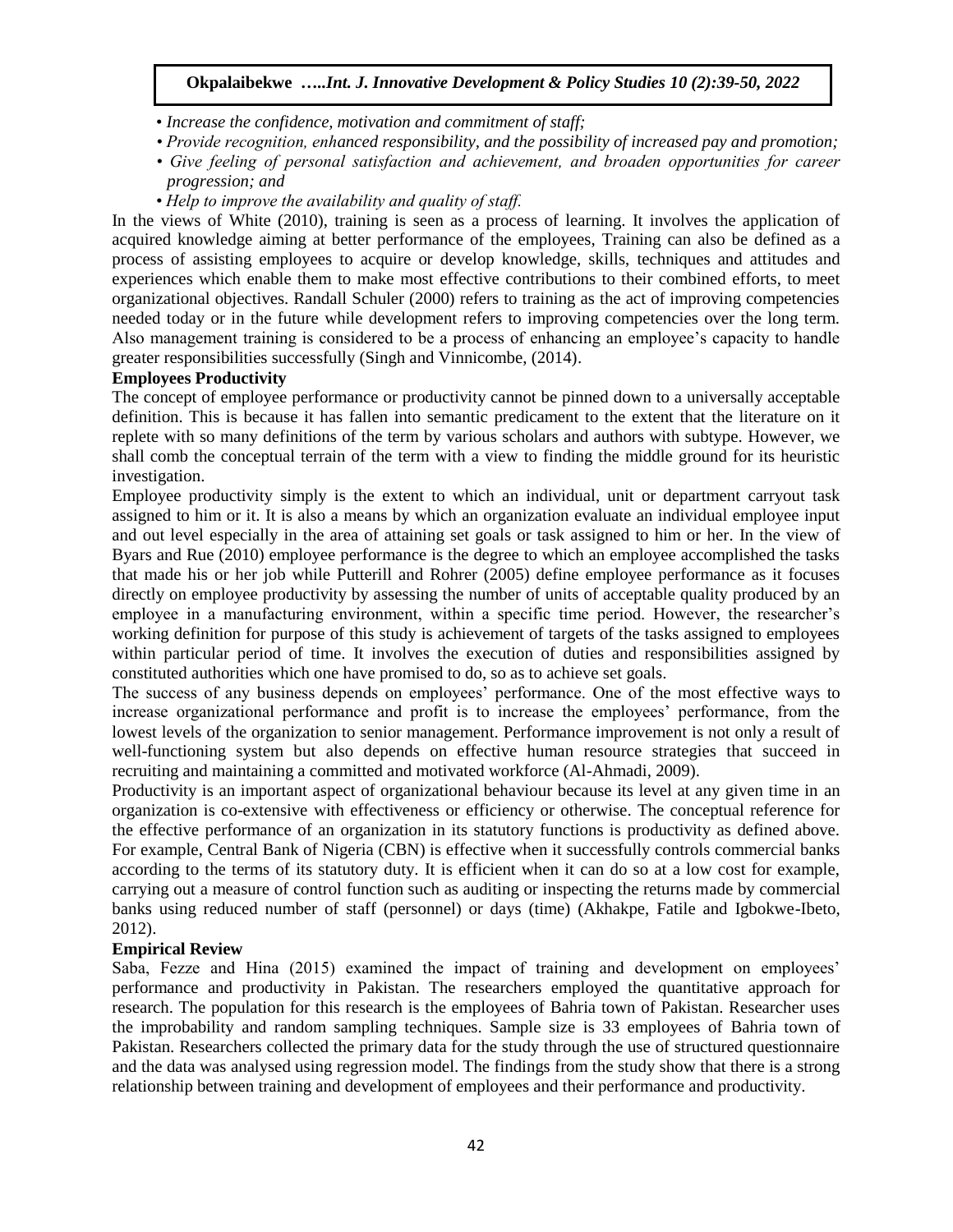Chris (2013), evaluated the effects of training on employee performance, using the telecommunication industry in Uganda as case study. The study was based on three case-study of the biggest telecommunication companies operating in Uganda. A qualitative research approach of the data collection was adopted using a questionnaire comprising of 18 questions distributed to 120 respondents. Based on this sample the results obtained indicate that training have a clear effect on the performance of employees. The findings can prove useful to Human resource managers, Human resource policy decision makers, as well as government and academic institutions.

Kiweewa and Asiimwe (2014) examined the implications of training on employee performance in regulatory organizations in Uganda. Using a sample of 80 respondents out of the expected 108 (response rate of 81%), the paper demonstrated a significant relationship between training and employee performance in UCC which formed the case study.

Abeba, Mesele, and Lemessa (2015) conducted a study on the impact of training and development on employee performance and effectiveness: a case study of district five administration offices, Bole Sub-City, Addis Ababa, Ethiopia. The study was a survey type in the form of cross sectional study in which data were collected once across a population through random sampling technique. The sample size was 100, which was allocated to each profession and specialties using probability proportional to size. Study participants were selected using simple random sampling techniques. Data were analysed using descriptive statistics and multiple regression analysis. The findings show that training and development have a positive correlation on the outputs of employee's performance and effectiveness.

Tahir, Yousafzai, Jan and Khan (2014), investigated the impact of training and development on employees' performance and productivity. Data for the paper have been collected through primary source that are from questionnaires surveys. The result showed there was significant relationship between the variables, thus implying that training programme has significant impact on employee service delivery.

Khan, (2011), focused on the impact of training and development on organizational performance. The study used secondary data and tested four hypotheses are developed to evaluate to see the Impact of all the independent variables on the overall organizational performance. Results show that training and development, via On the Job Training, Training Design and Delivery style have significant effect on organizational performance.

Nassazi (2013) evaluated the effects of training on employee performance, using the telecommunication industry in Uganda as case study. The study was based on three case studies of the biggest telecommunication companies operating in Uganda. A qualitative research approach of the data collection was adopted using a questionnaire comprising of 18 questions distributed to 120 respondents. Based on this sample the results obtained indicate that training have a clear effect on the performance of employees. The findings can prove useful to Human resource managers, Human resource policy decision makers, as well as government and academic institutions.

Chirchir (2013) investigated the influence of training and development of employees on service delivery in the Department of Registration of Persons' offices in Uasin Gishu County. The study adopted a survey and descriptive study research design which that were therefore deemed appropriate for this study. The sample of the study consisted of 115 customers and 62 officers. The respondents were selected through simple random sampling technique. The main data collection instrument was questionnaire which was distributed to the respondents besides document analysis. The researcher conducted a pilot study on the instruments by distributing twenty (20) questionnaires to the respondents in the Uasin Gishu County, against which data obtained was analysed and interpreted to ascertain questionnaire validity and reliability status. Data was analysed using descriptive statistics both qualitatively and quantitatively. Cross tabulation was used in tabulating frequencies and occurrences of some variables when analysing qualitative data. The major findings of the study were that the registration of a person's offices were mainly engaged in registration of persons and issuance of Kenya National Identity Cards; that the level of trust in registration of a person's office was low; that training was effective in enhancing customer satisfaction; that the most popular method of training employees was on the job training; major challenges facing the registration of persons' offices was inadequate training of staff and poor funding.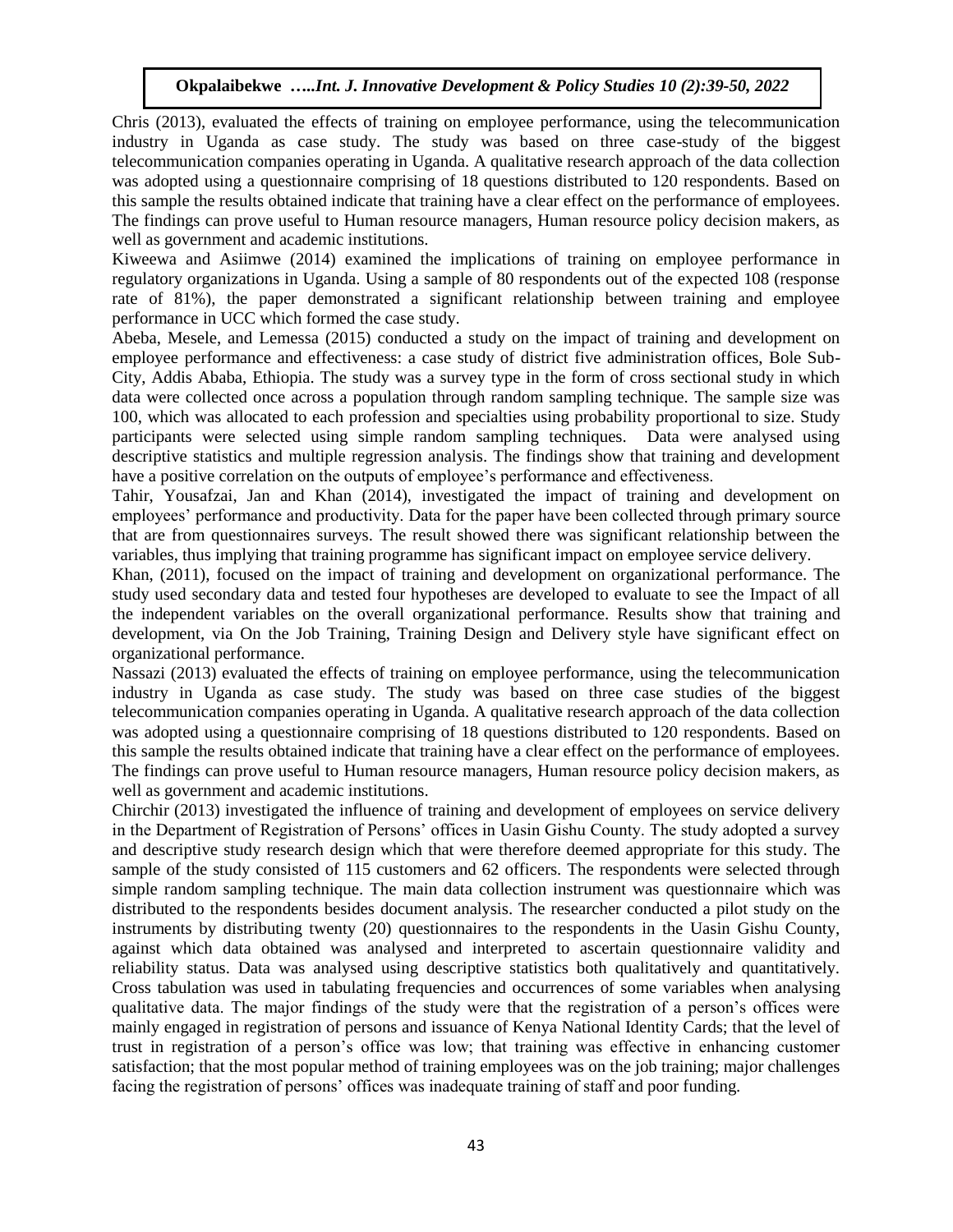Neelam, Israr, Shahid, and Muhammad (2014) studied the impact of training and development on employees' performance and productivity: a case study of United Bank Limited Peshawar City, Pakistan. The study used quantitative approach. Questionnaires were used as the survey instrument. The population was spread over the whole region of Peshawar; therefore, eight banks were selected for the research study. To achieve the objectives of the research 80 copies of the structured questionnaire of the Likert scale types distributed among the employees of these eight branches of UBL i.e. ten copies of the questionnaire at each of the banks in region Peshawar. In response 76 questionnaires were returned. Descriptive statistics such as mean, standard deviation and tables were used to present and discuss data. Data analysis and test of analysis were accomplished through the use of multiple regression analysis. Findings of the study indicated that employees working in UBL in region Peshawar considered the training and development as a main factor of employees' performance and Productivity and were in favor of it. Indeed, an F ratio of 0.47 was significant at 1% level of significance, indicating that all the variables depicting training and development were important determinants of employee performance. The study therefore recommends that organizations should embrace training and development as a major factor of employees' performance and productivity enhancement.

Ahmad, Iqbal, Mir, Haider, Hamad (2014), sought to find out the impact of employee training and development on employee's performance. The statistical population of the study was Banking Sector of Northern Punjab which covered 100 employees of 11 banks and data was collected through a questionnaire. Regression model was adopted in the analysis of data. The results show that significant positive relationship exists between employee training and development and the employee performance. Results show positive relationship between on the job training and employee performance.

## **Theoretical Framework**

The theoretical framework for this study is A Simple 4- Step Model. Janet Dean (1996) developed A Simple 4- Step Model, pointing out that, it is important for human resource managers to be "in the loop" about the latest techniques, data and trends on the job. This ensures that trainers keep up to date, and pass it along to other staff members, thus ensuring that the organization is not lagging behind its competitors. A Simple 4- Step Model has the following steps:

**Step1 - Goal Setting:** Once employees' training needs are identified, it becomes imperative for the HR department to first of all, set goals that the training and development programme should achieve, be it in the short, medium and long term. The goals set should be SMART (Specific, Measurable, Achievable, Realistic and Time bound) and some evaluation criteria should be set to monitor the results.

**Step2 – Identify the Trainer:** The next step is to identify who will provide the training. For a tertiary institution, further studies as a long term development programme needs to be tailored to the needs of the organisation and not just the staff's desire to acquire higher degrees. Thus, the organisation should approve only courses, areas of specialization and institutions that are rated highly in the desired fields or discipline.

**Step3 - Identifying the 5 W's:** Now you must finish identifying the 5 W's. You should have already determined who will provide the training and what it will cover. Now decide where and when it will take place and how it will be done (Will all your employees be trained at once, or will you split them into groups? Will it be a seminar or a workshop?).

**Step4 – Evaluation and Feedback:** Finally, you must evaluate the training. Yes, you must evaluate how the learning was transferred to your employees, but it is essential that you also ask them for their opinions. Do this through a survey that allows anonymity, but also in a group setting that allows discussion. And, make sure you keep all the evaluations and reviews for future use.

## **Relevance and Application of the Theory to the Study**

The main tenets of this theory help to analyze the effectiveness of training and development, showing that it should be a systematic process and not just done haphazardly. Predetermined goals should be set after which the programme should undergo scrutiny by way of evaluation while the feedback obtained from this process should be incorporated into future programmes.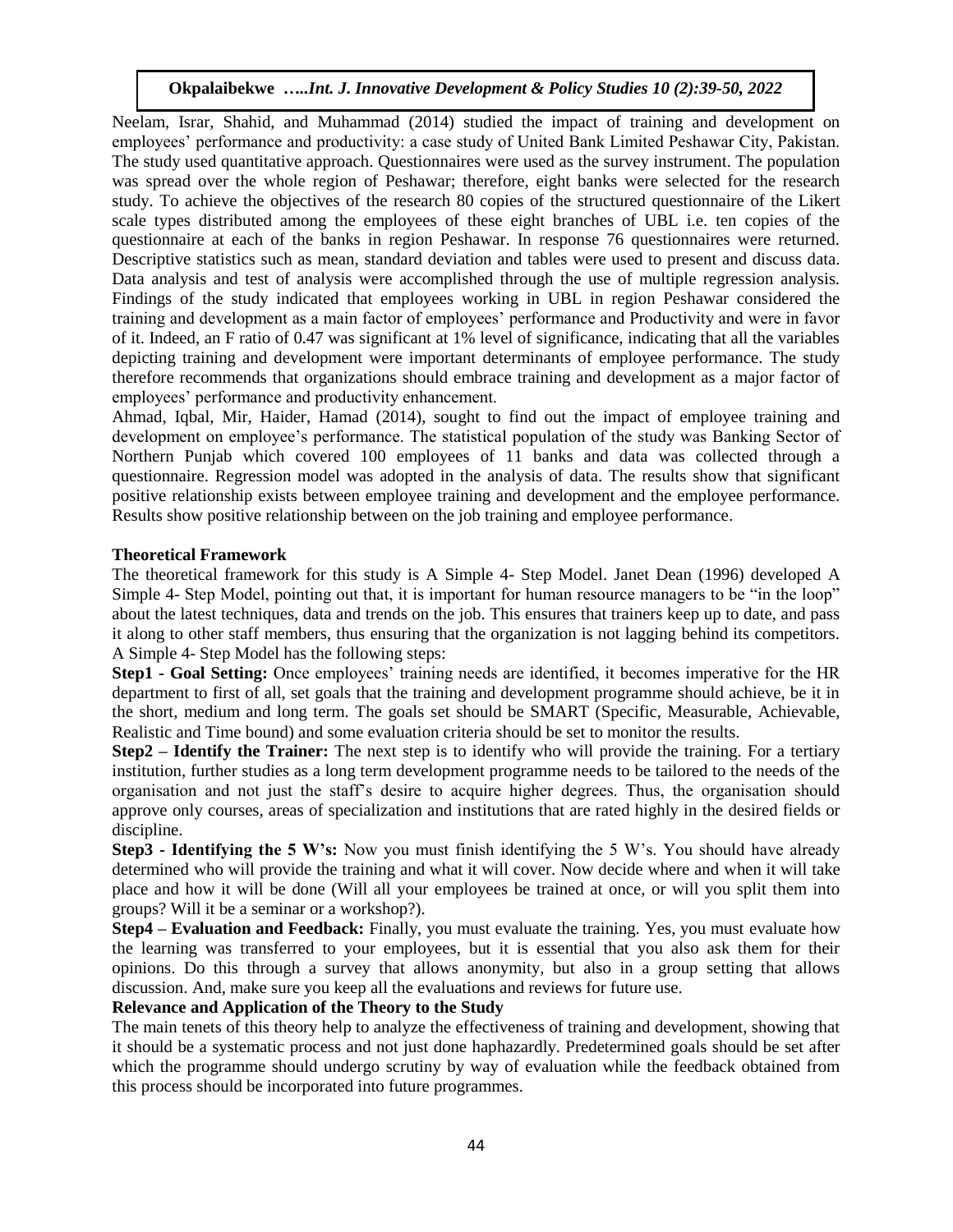#### **METHODOLOGY Research Design**

The researcher employed the descriptive survey method. The study was conducted at Chukwuemeka Odumegwu Ojukwu University, popularly referred to as COOU. Chukwuemeka Odumegwu Ojukwu University is one of the higher institutions of learning in Anambra State. The University was formally known as the Anambra State University before it was later re-christened to COOU (In memory of the late Chukwuemeka Odumegwu Ojukwu).

The university is located in two different campuses within the state, whereas one is located at Uli (Anambra State), the other is located at Igbariam (Anambra State). Also important to mention is that the university has a teaching hospital known as Anambra State University teaching hospital located at Awka, the state capital. The university has both academic and non-academic staff employed by the university authorities to see that the goals and objectives of establishing the university are achieved using the available financial, material and information resources within the reach of the university cum state government. The study relied mainly on primary and secondary sources of data. Materials sourced from academic literature on the subject matter constitute the secondary sources, while structured questionnaire instrument and interview was relied upon to generate primary data for the study. The population of this study constitute the academic and nonacademic staff of the Chukwuemeka Odumegwu Ojukwu University. The total staff strength of the university is one thousand, eight hundred and forty-six (1846). This figure is according to the personnel unit of the institution. Out of this numberhowever, four hundred and eighty-one (481) are academic staff, while one thousand, three hundred and sixty-five (1365) re nonacademic staff. Given the population figure, the study adopts the Taro Yamene's (1967) formula to determine the sample size. According to Taro Yamane (1967), the formula for determining a sample from the population is as follows;

$$
n = \frac{N}{1 + N(e)^2}
$$

Where  $n =$  sample size

N= Population of the study

e= Sampling error (in this case5 percent

 $1 =$  Constant

The sample size is therefore computed as follows:

n = 
$$
\frac{N}{1 + N(e)^{2}}
$$
  
\nn = 
$$
\frac{1846}{1 + 1846 (0.05\%)^{2}}
$$
  
\nn = 
$$
\frac{1846}{1 + (1846 \times 0.0025)}
$$
  
\nn = 
$$
\frac{1846}{1 + 4.615}
$$
  
\nn = 
$$
\frac{1846}{5.615}
$$

**n=328.** Therefore, the sample size for the study is 328.

With a sample size of 328, the sample was apportioned to the two segments of our study population (academic and nonacademic staff) using the Rangan Kamaisan proportional allocation or distribution method. The formula is as follows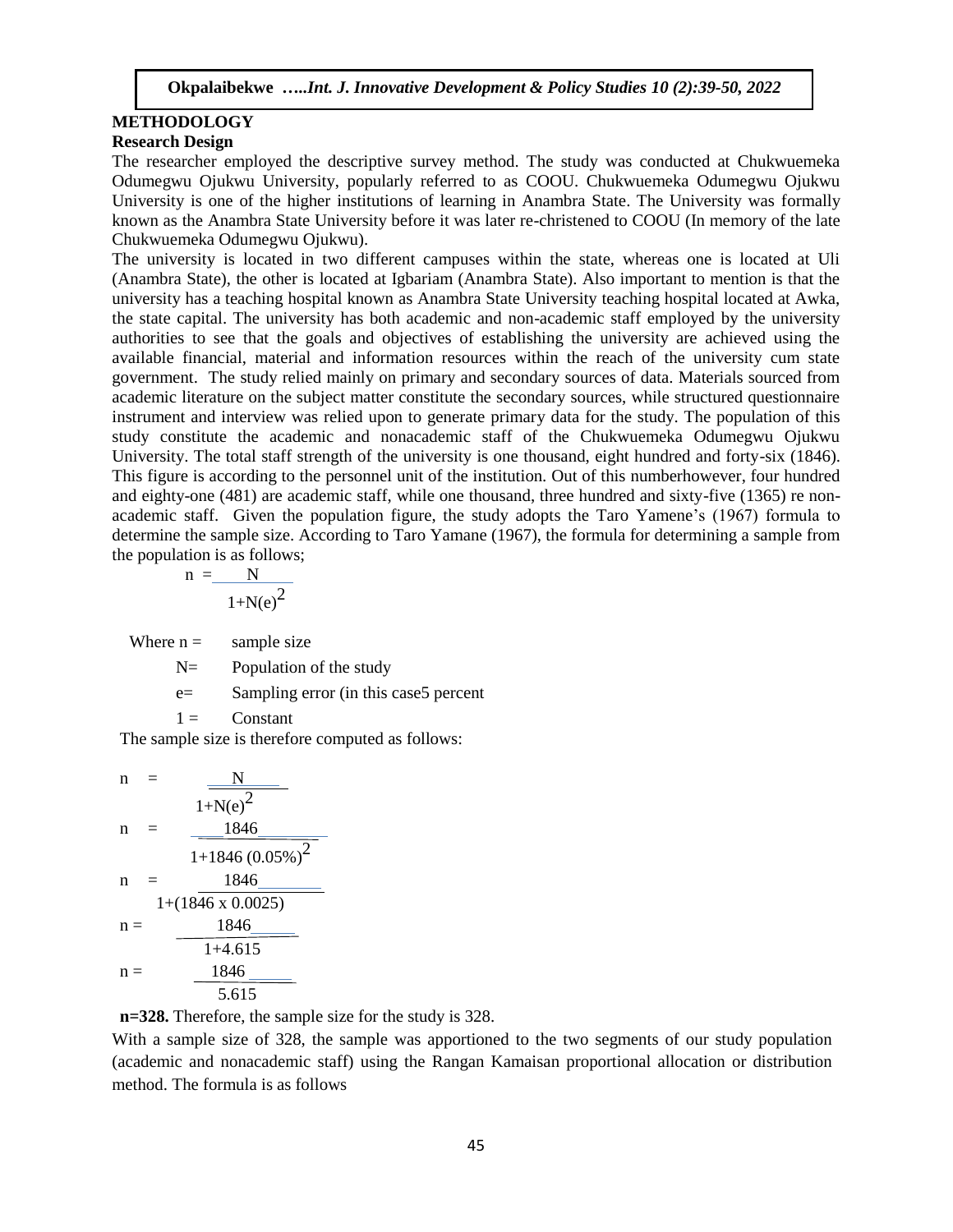$ns = Np \times n$ N

ns = Sample size allocated to each unit

 $Np =$  Population size of each unit

 $n = Total sample size$ 

 $N = Total population size$ 

Therefore, the sample allocation to each segments of the study population (academic and nonacademic staff) is determined as follows:

| Academic Staff                             | $=$                       | 481 | x 328      |          |     |
|--------------------------------------------|---------------------------|-----|------------|----------|-----|
|                                            |                           |     | $1846 =$   |          | 85  |
| Nonacademic Staff                          | $\mathbf{r} = \mathbf{r}$ |     | 1365 x 328 |          |     |
|                                            |                           |     | 1846       | $\equiv$ | 243 |
| $\mathbf{m}$ $\mathbf{1}$<br>$\sim$ $\sim$ |                           |     |            |          |     |

Total = **328**

# **DATA ANALYSIS**

A Pearson Correlation Analysis was used to determine the coefficient of correlation between the generated two streams of responses. The coefficient of the reliability was determined by applying the Pearson's Product Moment Correlation Coefficient which yielded 0.83, indicating very strong reliability

|         |                            | <b>Test</b> | Re-test |
|---------|----------------------------|-------------|---------|
|         | <b>Pearson Correlation</b> |             | .831    |
| Test    | Sig. (2-tailed)            |             | .031    |
|         |                            | 50          | 50      |
|         | <b>Pearson Correlation</b> | .831        |         |
| Re-test | Sig. (2-tailed)            | .0311       |         |
|         |                            | 50          |         |

#### **Table 1: Correlations to test reliability of the instrument**

# **Data Analysis Techniques**

Data generated from primary sources were analyzed using descriptive statistics such as tables and simple percentages. The questionnaire instrument, which was structured using the Likert five-point response scale, was ranked as follows;

 $SA - Strongly \text{Agreed} = 5$  $A - Agreed = 4$  $D - Disagree = 3$  $SD -$  Strongly Disagreed  $= 2$  $U$  – Undecided  $= 1$ 

**Decision Rule:** A mean score of less than 3.0 is considered disagreed, while a mean score of 3.0 and above is considered agreed.

Consequently, in order to test the hypotheses and establish the degree of dependence or independence of the variables under consideration, the correlation coefficient statistical tool was used for this study. Correlation Coefficient test is a very versatile statistical technique which is of wide applicability. Correlation coefficient test is an inferential statistic and a non-parametric technique used as a tool for establishing the degree of association between two variables. The results of the returned questionnaires were captured on Microsoft Excel and then exported to Statistical Packages for Social Science (SPSS) for analysis and interpretation.

#### **Test of Hypotheses**

The test of hypotheses for this study were conducted using the Pearson Product Moment Correlation Coefficient. Data utilized for the test were obtained from the responses of respondents to the various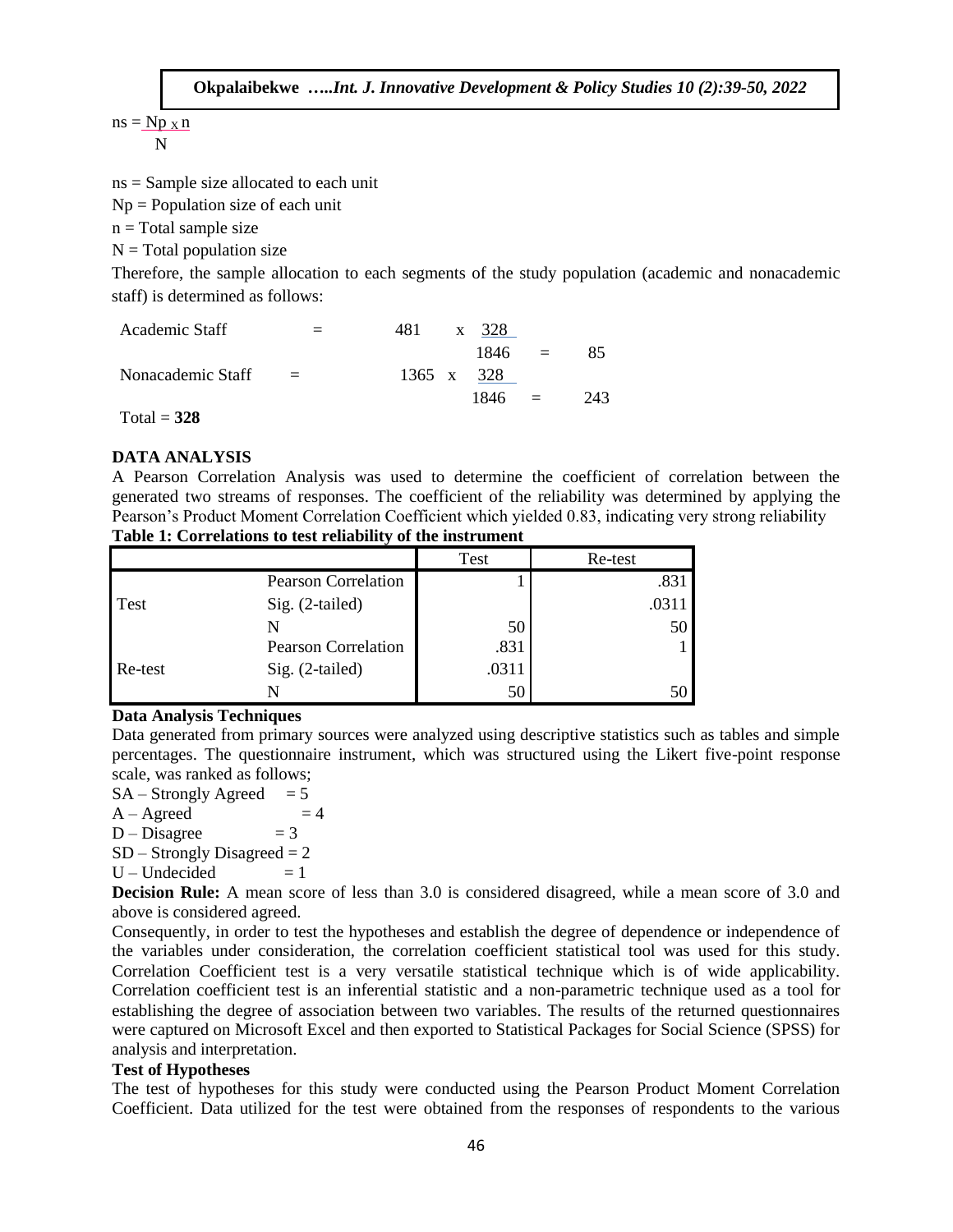questions in the questionnaire item that relate to the various hypotheses. A 0.05 level of significance was adopted for the study.

# **Hypotheses One**

H0**:** Staff training and development have no effect on employees' effectiveness in Chukwuemeka Odumegwu Ojukwu University, Anambra state.

H1**:** Staff training and development havean effect on employees' effectiveness in Chukwuemeka Odumegwu Ojukwu University, Anambra state.

| Correlations                     |                        |                |                          |  |
|----------------------------------|------------------------|----------------|--------------------------|--|
|                                  |                        | Staff training | Employees' effectiveness |  |
| Staff training                   | Pearson<br>Correlation |                | $.235***$                |  |
|                                  | Sig. (2-tailed)        |                | .003                     |  |
|                                  | N                      | 256            | 256                      |  |
| Employees' effectiveness Pearson | Correlation            | $.235***$      |                          |  |
|                                  | Sig. (2-tailed)        | .003           |                          |  |
|                                  |                        | 256            | 256                      |  |

**Correlations**

\*\*. Correlation is significant at 0.05 level (2-tailed).

From the computation in the table above, it shows that the probability value (0.003) is less than the alpha value (0.05), as a result, the researcher rejects the null hypothesis and concludes that staff training and development have an effect on employees' effectiveness in Chukwuemeka Odumegwu Ojukwu University, Anambra state.

#### **Hypotheses Two**

H0**:** Knowledge, Skills and Aptitude (KSA) play no role in employees' performance in Chukwuemeka Odumegwu Ojukwu University, Anambra state.

H1**:** Knowledge, Skills and Aptitude (KSA) playarolein employees' performance in Chukwuemeka Odumegwu Ojukwu University, Anambra state.

|                         |                            | <b>KSA</b> | <b>Employee Performance</b> |  |
|-------------------------|----------------------------|------------|-----------------------------|--|
| <b>KSA</b>              | <b>Pearson Correlation</b> |            | .199*                       |  |
|                         | $Sig. (2-tailed)$          |            | .041                        |  |
|                         |                            | 256        | 256                         |  |
| Employee<br>Performance | <b>Pearson Correlation</b> | .199*      |                             |  |
|                         | $Sig. (2-tailed)$          | .041       |                             |  |
|                         |                            | 256        | 256                         |  |

\*. Correlation is significant at 0.05 level (2-tailed).

From the computation in the table above, it shows that the probability value (0.041) is less than the alpha value (0.05), as a result, the researcher rejects the null hypothesis and concludes that Knowledge, Skills and Aptitude (KSA) playarole in employees' performance in Chukwuemeka Odumegwu Ojukwu University, Anambra state.

# **Hypotheses Three**

H0**:** Performance appraisal has no effect on employees' commitment in Chukwuemeka Odumegwu Ojukwu University, Anambra state.

H1**:** Performance appraisal has an effect on employees' commitment in Chukwuemeka Odumegwu Ojukwu University, Anambra state.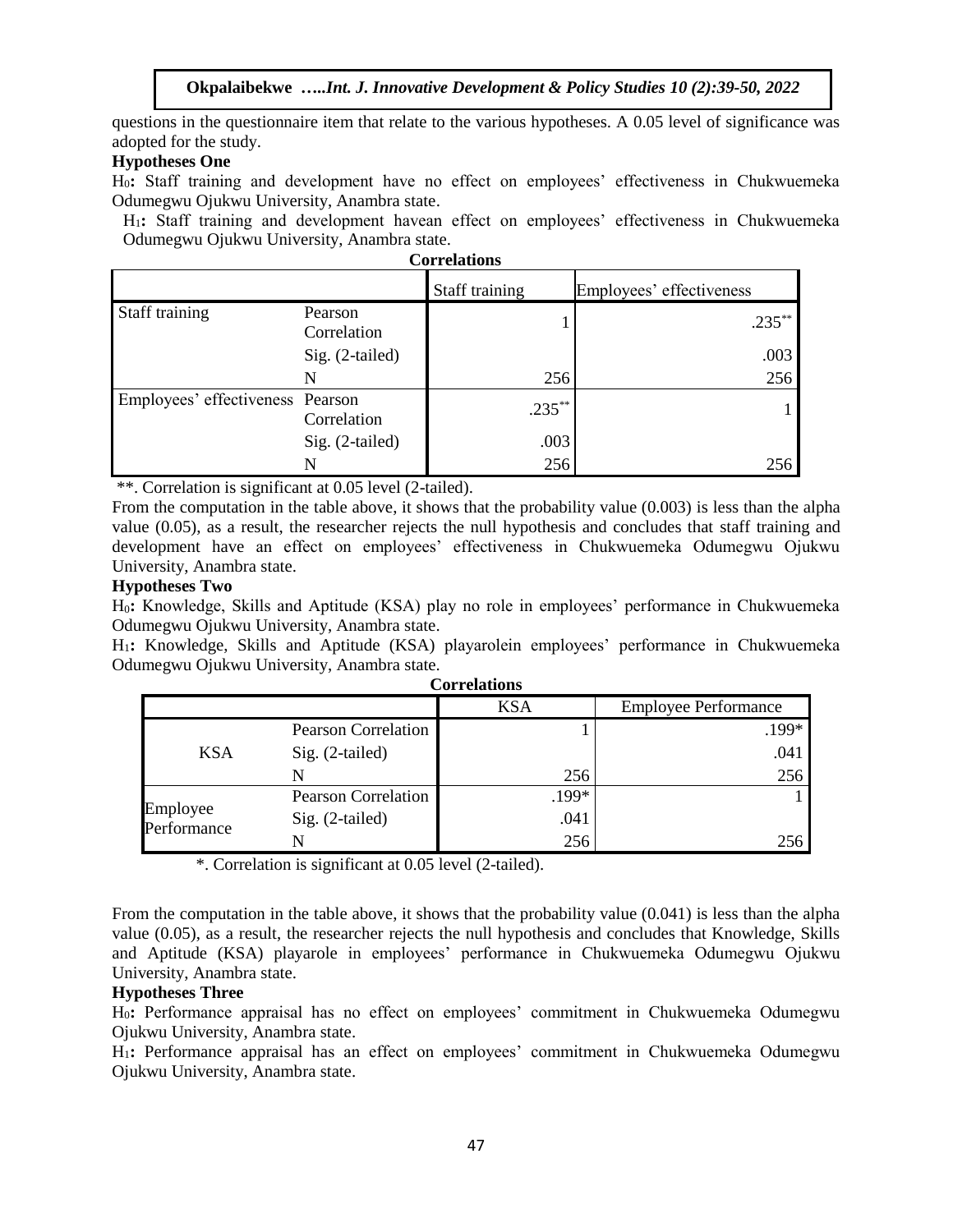|  |  |  | Okpalaibekwe Int. J. Innovative Development & Policy Studies 10 (2):39-50, 2022 |
|--|--|--|---------------------------------------------------------------------------------|
|--|--|--|---------------------------------------------------------------------------------|

| <b>Correlations</b>      |                            |                          |                        |  |
|--------------------------|----------------------------|--------------------------|------------------------|--|
|                          |                            | Performance<br>Appraisal | Employee<br>commitment |  |
| Performance<br>Appraisal | <b>Pearson Correlation</b> |                          | $.222***$              |  |
|                          | $Sig. (2-tailed)$          |                          | .035                   |  |
|                          | N                          | 256                      | 256                    |  |
| Employee                 | <b>Pearson Correlation</b> | $.222***$                |                        |  |
| commitment               | $Sig. (2-tailed)$          | .035                     |                        |  |
|                          |                            | 256                      | 256                    |  |

\*\*. Correlation is significant at 0.05 level (2-tailed).

From the computation in the table above, it shows that the probability value (0.035) is less than the alpha value (0.05), as a result, the researcher rejects the null hypothesis and concludes that performance appraisal has an effect on employees' commitment in Chukwuemeka Odumegwu Ojukwu University, Anambra state.

## **CONCLUSION**

The researcher concludes this rigorous academic exercise by reiterating that the human resources of any organization is its most vital asset and thus, the survival and growth of the organization is to a large extent, dependent on it. Organizations are facing increased competition due to globalization, changes in technology, political and economic environments, therefore prompting these organizations to train their employees as one of the ways to prepare them to adjust to the challenges and thus enhance their performance.

Staff training, staff development and fair wages for employees are the best means of getting the best of organizational employees for the success of the organization. Therefore, the development of the human resources in an organization is a sure path to organizational growth owing to the fact that organizational performance is an accumulation of the performances of individual employees. Employees' performance, on the other hand, is a function of ability, competence and motivation. To this end, the researcher recommends the following;

## **RECOMMENDATIONS**

Based on the findings, the researcher recommended the following;

- 1. Organizations should place greater emphasis on staff training to ensure optimum performance as at when required. Selection of employees for participation in training programmes, either inhouse trainings or training outside the organization should be strictly based on needs assessment, established cases of skill deficiencies or the desire of organizations to impart new skills on the employees that will enhance efficiency and effectiveness. Any form of subjective criteria for selection will be counterproductive, leading to waste of time, effort and resources.
- 2. Funding for staff development in the forms of research grants, scholarship for further studies, sponsorship for local and international conferences and workshops, etc. should be made more available and accessible for staff to enhance their effectiveness, innovation and quality of output in administration, teaching, research and community service.
- 3. Compensation and reward systems in organizations should be performance based; a form of carrot and stick approach that would be geared towards encouraging highfliers in the organization and challenging the underperformers to do better. In all, the organization will be better for it.

## **REFERENCES**

Abeba, M.A., Mesele, D.A and Lemessa, B (2015). The impact of training and development on employee performance and effectiveness: a case study of district five administration offices, Bole Sub-City, Addis Ababa, Ethiopia. *Journal of Human Resource and Sustainability Studies*, 3, 188- 202.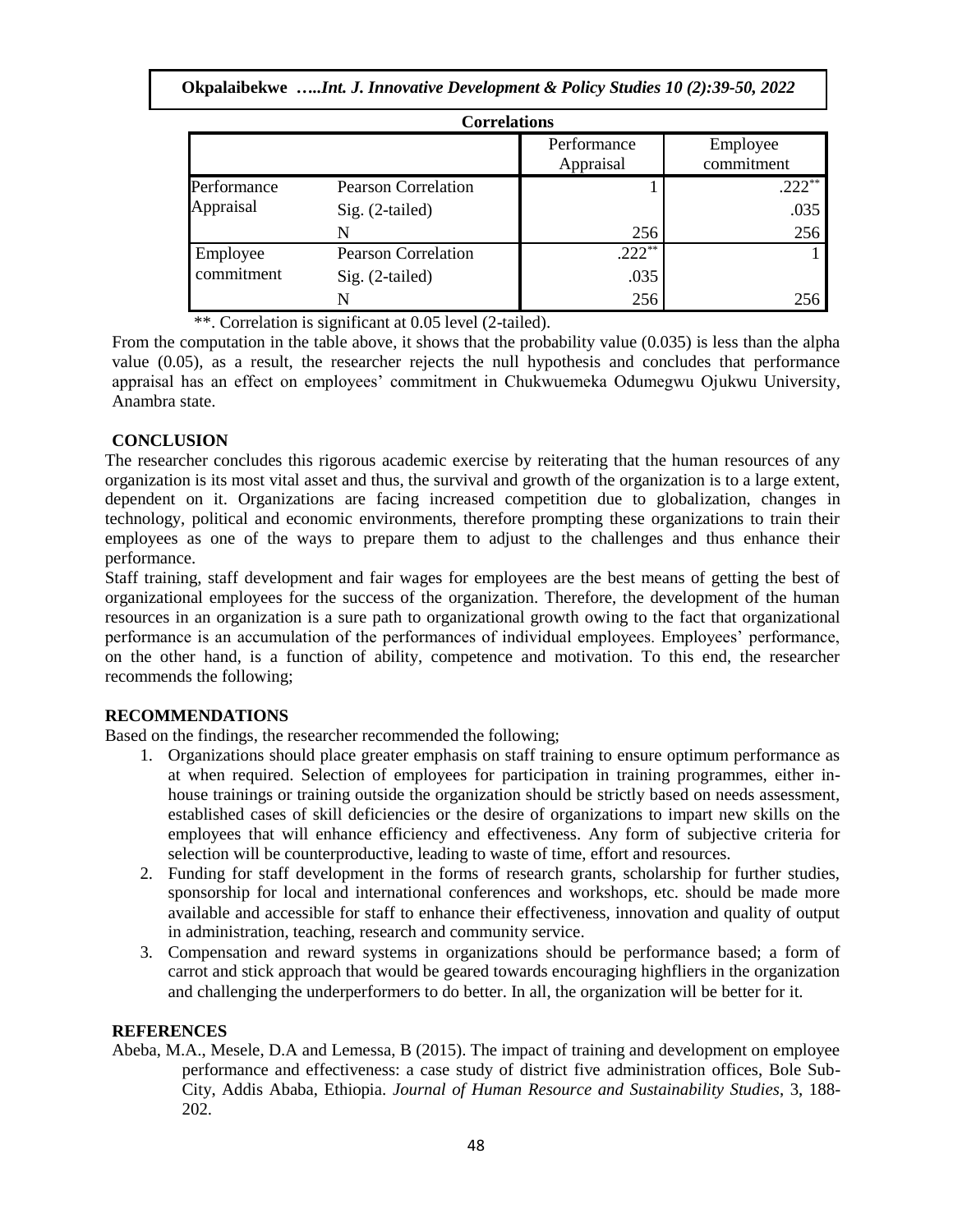- Adamolekun, L. (1983).*Public Administration: Nigeria and Comparative Perspective:* London, Longmans.
- Adeniji, M. A. (2010). Training and Its Multiplier Effect on Productivity, *Pacific Northwest. Library Association Quarterly Home,* Olabisi Onabanjo University, Library, Ago-Iwoye, Ogun State, Nigeria.
- Adeniyi, O. I. (2011).*"Staff Training and Development"* in Ejiogu, A; Achumba, I. Asika (Eds.), Reading in Organizational Behaviour in Nigeria, Lagos. Maltho use Press Ltd, P. 159-167.
- Akhakpe, I., Fatile, J.O. and Igbokwe-Ibeto, C.J. (2012). Delivering efficient public service in Nigeria through better performance management frameworks, *International Journal of Social Sciences and Humanities Review,* 3(I):182-195.
- Al-Ahmadi, H. (2009), Factors affecting performance of hospital nurses in Riyadh region, Saudi Arabia, *International Journal of Health Care Quality Assurance*, 22(1):40-54.
- Armstrong, M. (2006). *A handbook of human resource management*. 10th ed., London Kogan page Ltd. Pg. 576, 578,580-3.
- Asim, M. (2013). Impact of Motivation on Employee Performance with Effect of Training: Specific to Education Sector in Pakistan. International Journal of Scientific and Research Publications, 3(9), 1-9.
- Bankole, A. R. (2003). *Principles of Personnel Management*. Lagos: Sege Prints.
- Bates, S. (2003). *Performance Appraisals: Some Improvement Needed.* HR Magazine April 2003, P12.
- Brum, S. (2007). What Impact Does Training Have on Employee Commitment and Employee Turnover? Schmidt Labor Research Centre Seminar Research Series.
- Burgard, C. and Görlitz, K. (2011). Continuous Training, Job Satisfaction and Gender An Empirical Analysis Using German Panel Data. Ruhr Economic Papers No. 265, Ruhr-Universität Bochum.
- Byars, L.L. and Rue, L.W. (2010). *Human Resource management*, New York: The McGraw-Hill.
- Carrell, R.M., Kuzmits, F.E. & Elbert, N.F. (2009*). Personnel: Human Resource Management*. Columbus: Merrill Publishing Company.
- Cascio, Wayne F. (2011). *Managing Human Resources*, 2<sup>nd</sup> ed. New York: McGraw- Hill Book Company.
- Chirchir, V. (2013). Influence of employee training and development on service delivery in the registration of persons in Kenya: A Case of Uasin Gishu County. Accessed at: http://erepository.uonbi.ac.ke: 8080/xmlui/handle/123456789/56617
- Chris, O. (2013). "*Personnel Management*" Jackbod Enterprises, Ojokondo Layout Agbowo, Ibadan.
- Chukwuemeka., E. E. O. (2006). *Research Method and Thesis Writing*. Enugu: HRV Publishers.
- Chukwunenye, I. O. and Igboke, B. N (2011). Training, Manpower Development and Job Performance: Perception and Relevance among Civil Servants in Ebonyi State, Nigeria, *Journal of Economics and International Finance Vol. 3(6).*
- Cole, G. A. (2010). *Personnel and Human Resource Management*, 5th ed. Continuum London: York Publishers.
- Cole, G.A. (2001). *Personnel Management: Theory and Practice*. (Fourth Edition) ELST supported by CFBT.
- Cuming, M. W. (2010). *The theory and practice of personnel management*.4th Edition London Butler and Taller Ltd. Pg: 320.
- Flippo, B. E. (2009). *Principle of management,* New Delhi; McGraw Hill Company.
- Gravatt, L. (2004). *Improving Employee Productivity.* Available online at [www.Altavisa.com](http://www.altavisa.com/)
- Haslinda, A. and Mahyuddin, M.Y. (2009). The effectiveness of training in the public service, *American journal of scientific research,* 6 (2009), pp. 39-51.
- Ichniowski, C., Shaw, K. and Prennushi, G. (2007), The effects of Human Resource Management Practices on Productivity: A Study of Steel finishing. Lines*. American Economic Review* 87, 3, 291-313.